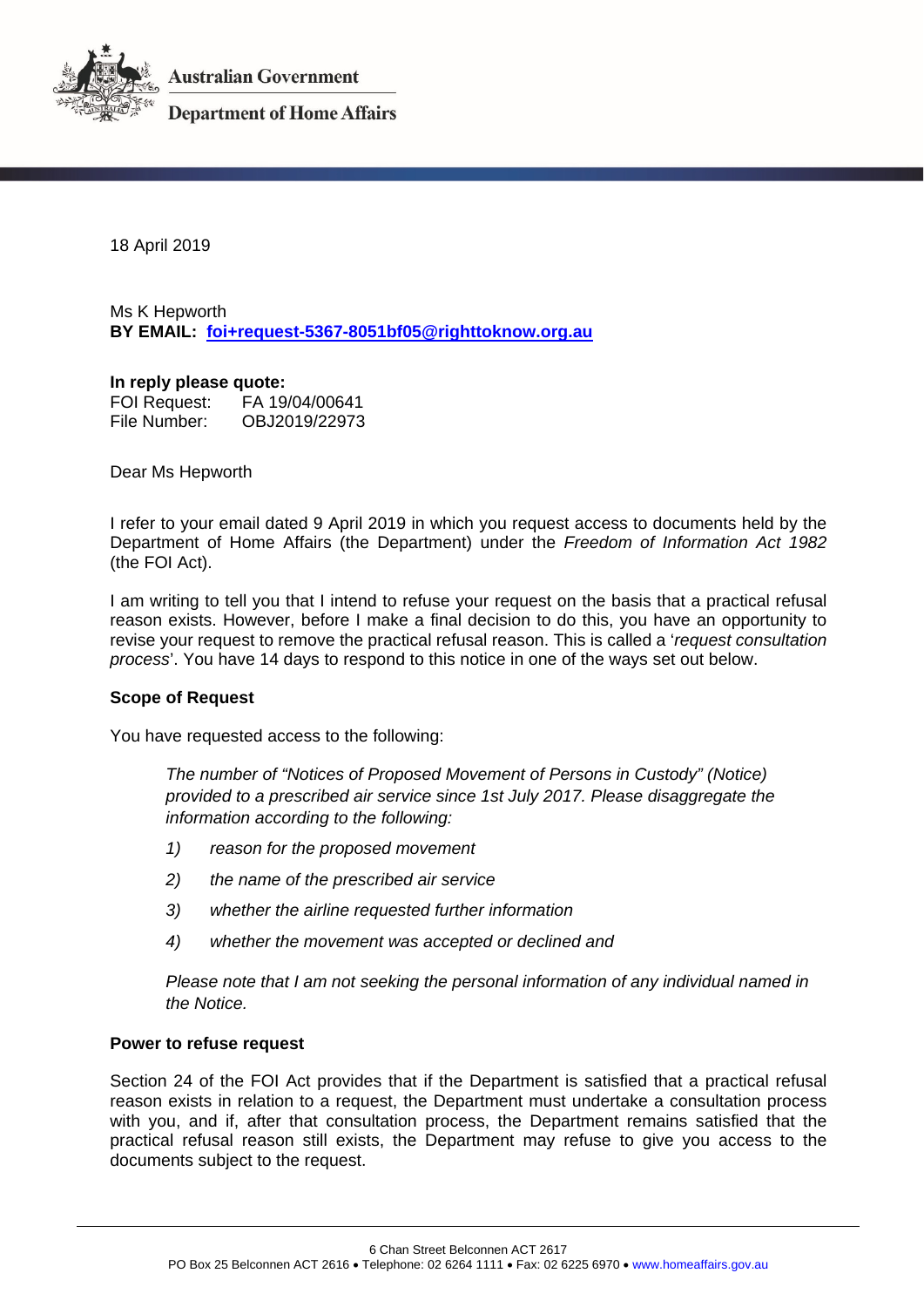# **Practical refusal**

A *practical refusal reason* exists if either (or both) of the following applies:

- (a) the work involved in the processing of the request would substantially and unreasonably divert the resources of the Department from its other operations
- (b) the request does not satisfy the requirement in section  $15(2)(b)$  of the FOI Act, which requires you to provide such information concerning the document you are seeking access to, to enable the Department to be able to identify it.

### **Reasons for practical refusal**

Under section 17 of the FOI Act, the Department is able to produce data relating to the number of voluntary and involuntary removals that have occurred since 2015/16. It is noted that for every removal, a "Notice of Proposed Movement of Persons in Custody" must be provided to the relevant air service provider prior to the removal occurring.

The Department is not able to produce data from its computer systems under section 17 of the FOI Act which would include details such as the reason for the proposed movement, the name of the air service provider, whether the airline request further information and whether the movement was accepted or declined.

In order for the Department to be able to process the numbered points of your request, it would be necessary for every individual removal file to be assessed and relevant documents identified within each of those files. An initial assessment of the number of files that would have to be reviewed indicates that it would take the Department approximately **100 hours** to search and retrieve any documents relevant to the numbered parts of your request.

As such, in the first instance, I am of the view that a search for documents that would be captured by your request would result in a substantial and unreasonable diversion of the resources of the Department.

Once any relevant documents had been identified and retrieved, they would have to be assessed by a decision maker and a decision on whether to grant, refuse or defer access to those documents.

I estimate that in excess of an additional **200 hours** would be required to undertake that decision making process. This would include an examination of the documents, making edited copies of the documents, and notifying you of the decision on your request.

I consider that this diversion of resources would result in a significant drain on the business area that would be required to undertake both the search and retrieval process and the decision making process.

As such, I am satisfied that in order to process your request the Department would be required to divert substantial resources to it and that this diversion of resources would result in an adverse effect on the ability of the Department to carry its normal operational functions and activities.

#### **Request Consultation Process**

You now have an opportunity to revise your request to enable it to proceed.

By way of example, only, you may wish to consider reducing the scope of your request to the statistics for voluntary and involuntary removals that have occurred since the 2015/16 financial year.